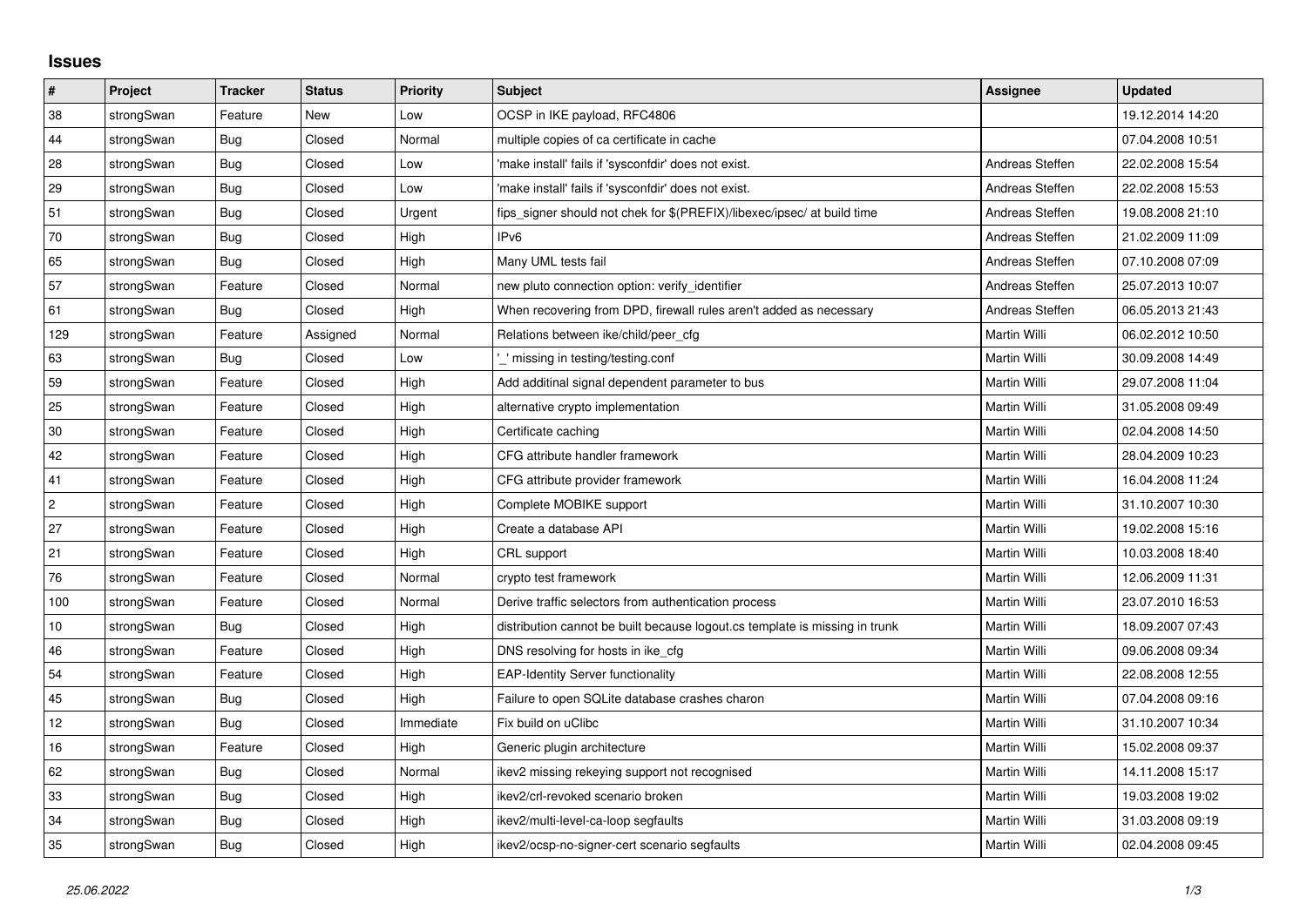| $\vert$ #      | Project    | <b>Tracker</b> | <b>Status</b> | <b>Priority</b> | <b>Subject</b>                                                      | <b>Assignee</b>     | <b>Updated</b>   |
|----------------|------------|----------------|---------------|-----------------|---------------------------------------------------------------------|---------------------|------------------|
| 31             | strongSwan | Bug            | Closed        | High            | ikev2/rw-eap-aka-rsa scenario fails                                 | Martin Willi        | 19.03.2008 15:25 |
| 32             | strongSwan | Bug            | Closed        | High            | ikev2/rw-no-idr scenario fails                                      | <b>Martin Willi</b> | 19.03.2008 11:13 |
| 13             | strongSwan | Feature        | Closed        | High            | Implement a modular credential framework                            | Martin Willi        | 15.02.2008 09:36 |
| 67             | strongSwan | Feature        | Closed        | Normal          | Implement DH groups 22-24                                           | Martin Willi        | 19.04.2010 14:51 |
| 60             | strongSwan | Feature        | Closed        | High            | Implement draft-sheffer-ikev2-gtc-00 with PAM password verification | Martin Willi        | 22.08.2008 12:59 |
| 15             | strongSwan | Feature        | Closed        | High            | Implement rauthentication using RFC4478                             | Martin Willi        | 30.11.2007 14:55 |
| 55             | strongSwan | Bug            | Closed        | High            | Implement SHA512/384/256 HMAC with proper truncation in kernel      | Martin Willi        | 03.12.2009 11:41 |
| 71             | strongSwan | Bug            | Closed        | High            | Improved Acquire handling                                           | Martin Willi        | 20.05.2009 11:54 |
| 19             | strongSwan | Feature        | Closed        | High            | Include EAP-MD5 into trunk                                          | Martin Willi        | 13.12.2007 09:48 |
| 14             | strongSwan | Feature        | Closed        | High            | Initiate/Terminate IKE_SAs                                          | Martin Willi        | 13.11.2007 14:04 |
| 78             | strongSwan | Feature        | Closed        | Normal          | Integrity tester for libstrongswan and all plugins.                 | Martin Willi        | 27.06.2009 16:19 |
| 68             | strongSwan | Issue          | Closed        | Normal          | ipsec pool - unknown IPSec command                                  | Martin Willi        | 06.05.2013 21:35 |
| 18             | strongSwan | Feature        | Closed        | High            | Merge EAP-AKA module into trunk                                     | <b>Martin Willi</b> | 13.12.2007 09:47 |
| 43             | strongSwan | Bug            | Closed        | High            | missing certificate_identity in SQL database causes segfault        | Martin Willi        | 07.04.2008 10:08 |
| 8              | strongSwan | Bug            | Closed        | Urgent          | MOBIKE selects disappearing IPv6 address                            | <b>Martin Willi</b> | 05.07.2007 09:03 |
| 64             | strongSwan | <b>Bug</b>     | Closed        | High            | MOBIKE with changed NAT mappings                                    | Martin Willi        | 08.10.2008 14:21 |
| 40             | strongSwan | Feature        | Closed        | High            | NetworkManager support                                              | <b>Martin Willi</b> | 22.08.2008 12:54 |
| 56             | strongSwan | Bug            | Closed        | High            | New interface for EAP-SIM backend                                   | Martin Willi        | 24.10.2008 10:23 |
| 22             | strongSwan | Feature        | Closed        | High            | OCSP support                                                        | Martin Willi        | 10.03.2008 18:41 |
| 214            | strongSwan | <b>Bug</b>     | Closed        | Normal          | OS X lacks sem_timedwait                                            | <b>Martin Willi</b> | 20.08.2012 17:22 |
| 48             | strongSwan | Feature        | Closed        | High            | Parallel trustchain verification                                    | Martin Willi        | 16.04.2008 11:33 |
| $\mathbf{1}$   | strongSwan | Feature        | Closed        | High            | Partial MOBIKE implementation                                       | Martin Willi        | 02.07.2007 16:14 |
| 66             | strongSwan | Bug            | Closed        | Normal          | patch for alignment buffer on xscale ARM processor                  | Martin Willi        | 14.11.2008 15:35 |
| 23             | strongSwan | Feature        | Closed        | Low             | PKCS#11 based smartcard implementation                              | Martin Willi        | 12.10.2010 13:42 |
| 58             | strongSwan | <b>Bug</b>     | Closed        | Normal          | Please fix bashism in /src/ipsec/ipsec.in                           | Martin Willi        | 16.07.2008 09:08 |
| 17             | strongSwan | Feature        | Closed        | High            | Pluggable crypto modules                                            | Martin Willi        | 15.02.2008 09:36 |
| $ 20\rangle$   | strongSwan | Feature        | Closed        | High            | Pluggable fetcher plugins                                           | Martin Willi        | 18.02.2008 09:58 |
| 128            | strongSwan | Feature        | Closed        | Normal          | Plugin dependencies                                                 | Martin Willi        | 06.02.2012 10:51 |
| 50             | strongSwan | Bug            | Closed        | High            | plutostderrlog option missing                                       | Martin Willi        | 11.05.2008 10:10 |
| 26             | strongSwan | Bug            | Closed        | High            | Port all tools to new crypto/credential APIs                        | Martin Willi        | 21.03.2008 18:04 |
| 53             | strongSwan | <b>Bug</b>     | Closed        | Normal          | Printf handler for proposal_t                                       | Martin Willi        | 12.06.2008 14:23 |
| 3              | strongSwan | Feature        | Closed        | High            | refactoring of thread management                                    | Martin Willi        | 29.06.2007 14:49 |
| $\overline{7}$ | strongSwan | Feature        | Closed        | High            | Relational database configurations/credentials                      | Martin Willi        | 02.04.2008 16:30 |